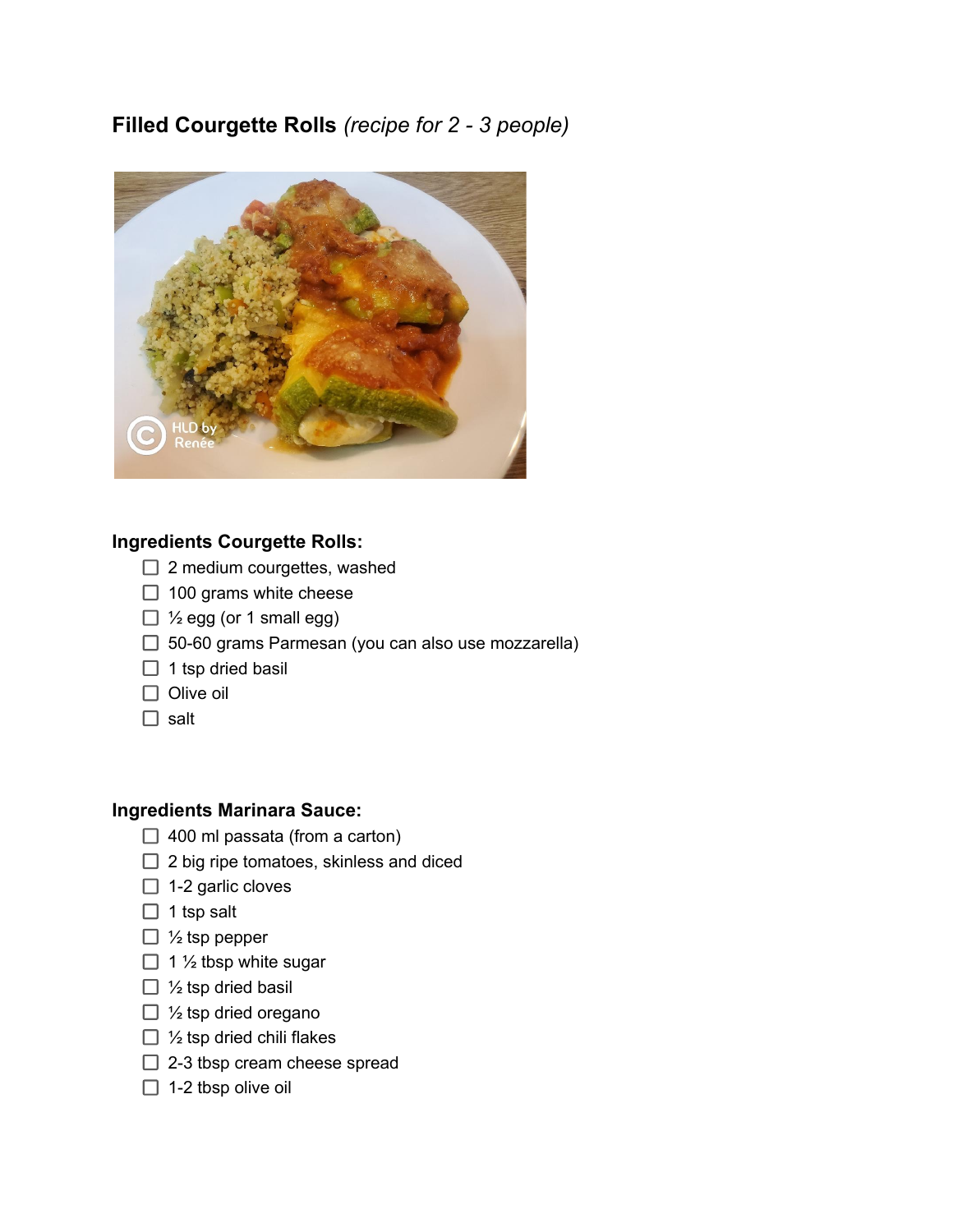## **Instructions:**

- 1. Preheat the oven to 200 Celsius.
- 2. Put the olive oil in a pan and fry the garlic until caramelized, not brown!
- 3. Add the passata, fresh tomatoes, sugar, and herbs and mix it through.
- 4. Let it simmer for 20 30 minutes. Add the cream cheese spread and mix it through. Simmer for 5-10 more minutes until it's a bit thicker.



5. In the meantime, slice every courgette into 4 even slices. Make sure to slice a bit of the outsides so they won't roll over. Put them on a tray with baking paper and drizzle some olive oil and salt over each side.



- 6. Put them in the oven for about 15 minutes until soft. Take them out and let them cool off a bit.
- 7. Put the white cheese, egg, basil, parmesan (about 40 grams) and salt into a separate bowl and mix it together with a spatula or fork.